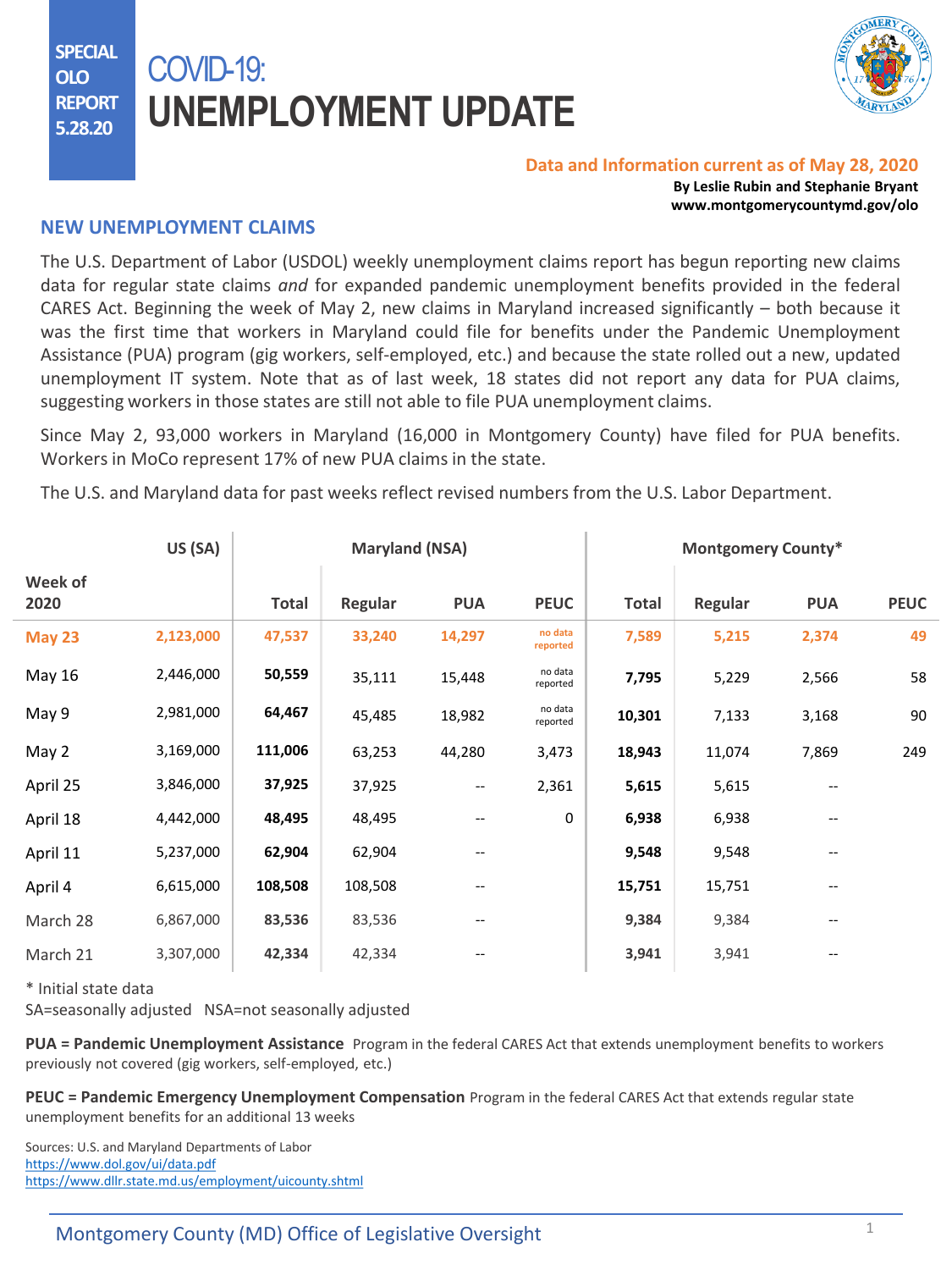# **CONTINED UNEMPLOYMENT CLAIMS IN MARYLAND**

"Continued unemployment claims" measure the number of people collecting unemployment benefits on a weekly basis. These data are released one week later than initial claims data and are available at the state level. For May 16th, continued unemployment claims in Maryland totaled 249,849, a decrease of about 1.3% (about 3,400 claims) compared to the week of May 9th. Data in the table for past weeks reflect revised numbers from the U.S. Labor Department.



## **STATE UNEMPLOYMENT RATES – MARCH AND APRIL 2020**

Last week, the Bureau of Labor Statistics released state unemployment rates for April 2020. **Maryland's unemployment rate increased by 6.6 percentage points – from 3.3% in March to 9.9% in April**. Maryland's increase of 6.6 points was the 13th lowest in the country and Maryland's April unemployment rate of 9.9% is 8<sup>th</sup> lowest in the country. Rates for all states and D.C. are shown in the chart on the next page.

Nebraska had the smallest rate increase (4.3%) between March and April and Nevada had the largest (21.3%). Whereas unemployment rates were at a historical low in 19 states in January, February, or March 2020, unemployment rates are at a historical high in 43 states in April 2020.

These data do not include workers whose unemployment benefit claims were turned down. Some reasons that claims can be [rejected](https://www.dllr.state.md.us/employment/clmtguide/uiclmtpamphlet.pdf) include: not working in a state for at least a year and newly entering the labor force, such as new graduates.

Sources: U.S. Bureau of Labor Statistics <https://www.bls.gov/web/laus/laumstcm.htm> <https://www.bls.gov/web/laus/lauhsthl.htm>